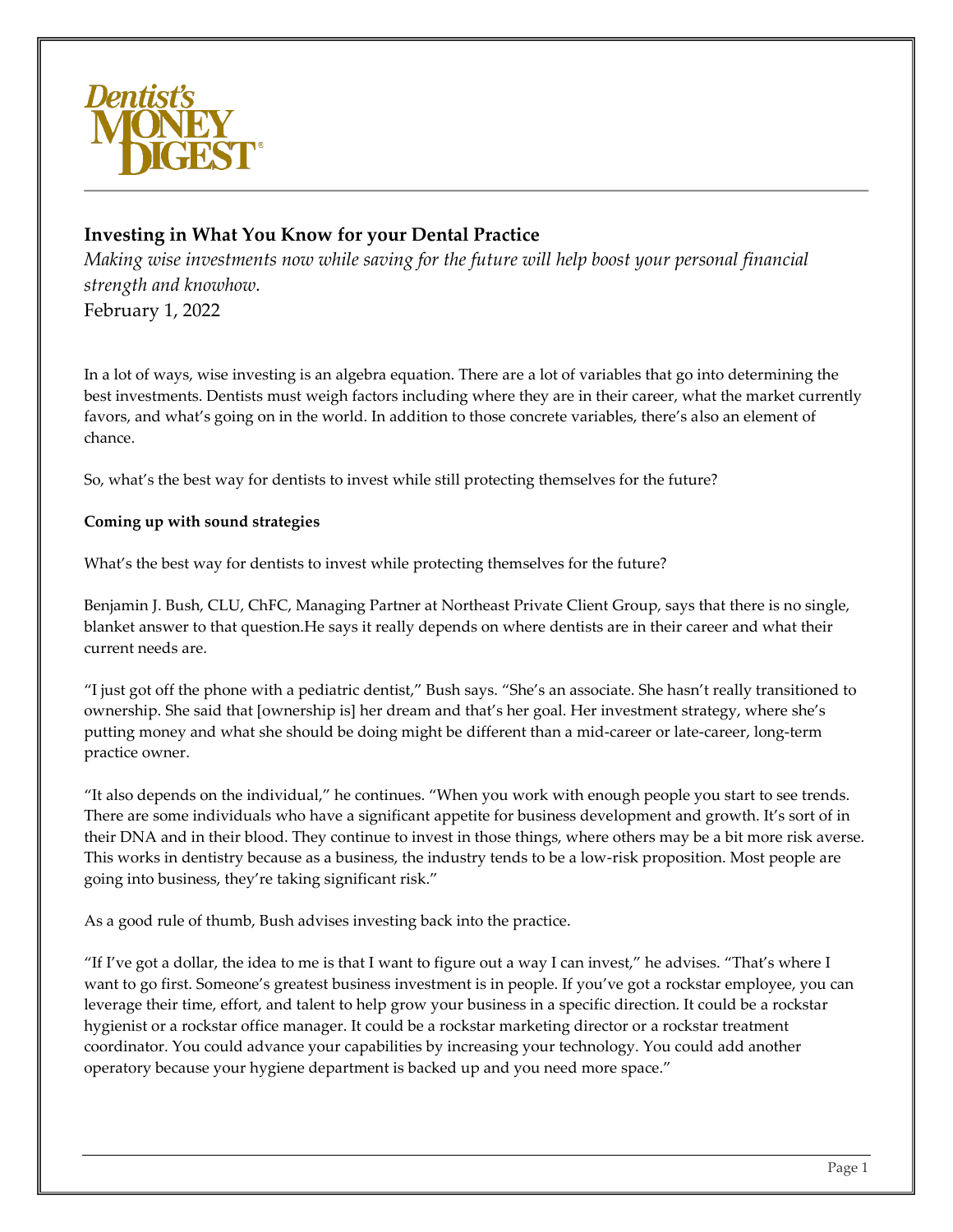Bruce Bryen, CPA, CVA is a part of Baratz & Colleagues CPAs and an expert in the accounting practices for dental and healthcare offices. He recommends investing in a retirement plan, not just for the obvious end-ofcareer benefit, but for the financial protection it provides.

"It depends on your age and number of employees, but you've got to start a retirement plan, because that is the absolute best way to protect the assets that you have," Bryen says. "And as an example, I've worked with some dentists who have done really well for years and years, and then they start to get involved with investments in shopping centers and land development, which they typically don't know anything about. And when they do that, they've got to borrow large sums of money from the bank to be able to do something like that.

"They're at risk, because the bank would make them guarantee the loan," he continues. "And I always try to explain to people those creditors can't touch the money that's in the retirement plan. So, if you've guaranteed a million-dollar bank loan and the project fails, you are on the hook, personally. But if you have a million dollars in your retirement account, the bank can't touch it. It's what to do as an active dentist, not retired. Once you're retired, it's too late to do this. But even if you're older – like [in your] 60s or 70s – you can begin a retirement plan and you can put away a lot of money. The older you are based on the kind of plan, you could put away \$150,000, \$200,000 a year, if you can afford to do it."

**Gregory F. Hagood, CFA, is a senior managing director of SOLIC Capital Advisors, where he oversees the Investment Banking practice, including merger and acquisition advisory services as well as private placements of debt and equity. He advises investing back into the business.**

**"If you look at the market, we're coming off a record stock market. Interest rates are very low," Hagood says. "And there's a lot of concern that the stock market will sell off this year and interest rates will rise. So, what do you do today? The first thing I tell dentists, probably the greatest opportunity they have is to grow their practice, invest in their practice. It doesn't matter if interest rates go to zero next year or they go to 10 percent, what the stock market does there is, it's such a demand for dentistry, and the more you grow your practice, the more people will pay for it."**

**Next, he advises diversification – spread out investments across a variety of opportunities.**

**"If you look at how you are investing your retirement funds, et cetera, they are going to be driven by asset allocation," Hagood observes. "And so don't try to pick individual stocks or bonds, but make sure you have a mix of assets. Exchange-traded funds (ETFs) are a great strategy to say, 'I've got exposure to large cap stocks, small cap stocks, some foreign cap stocks'. Yields, on bonds are low and as they go up, they're going to, probably, devalue the value of those bonds. I would be slow to move into fixed income investments. Focus on asset allocation, not individual stock outside your own practice. Focus on making sure you have a comfortable mix and work with your investment advisor."**

**A trend in investment is cryptocurrency. For those considering cryptocurrency, Hagood recommends investing through an ETF.**

**"If you're going to invest in cryptocurrency, I would approach it through an ETF," Hagood says. "That's an investment market that's still evolving. There's been a lot of money made, but I would be careful. I would try to do it through an ETF."**

#### **Meeting dentists' needs**

**Like any other profession, dentists have profession-specific investment needs, and the best place to start is by investing back into the business.**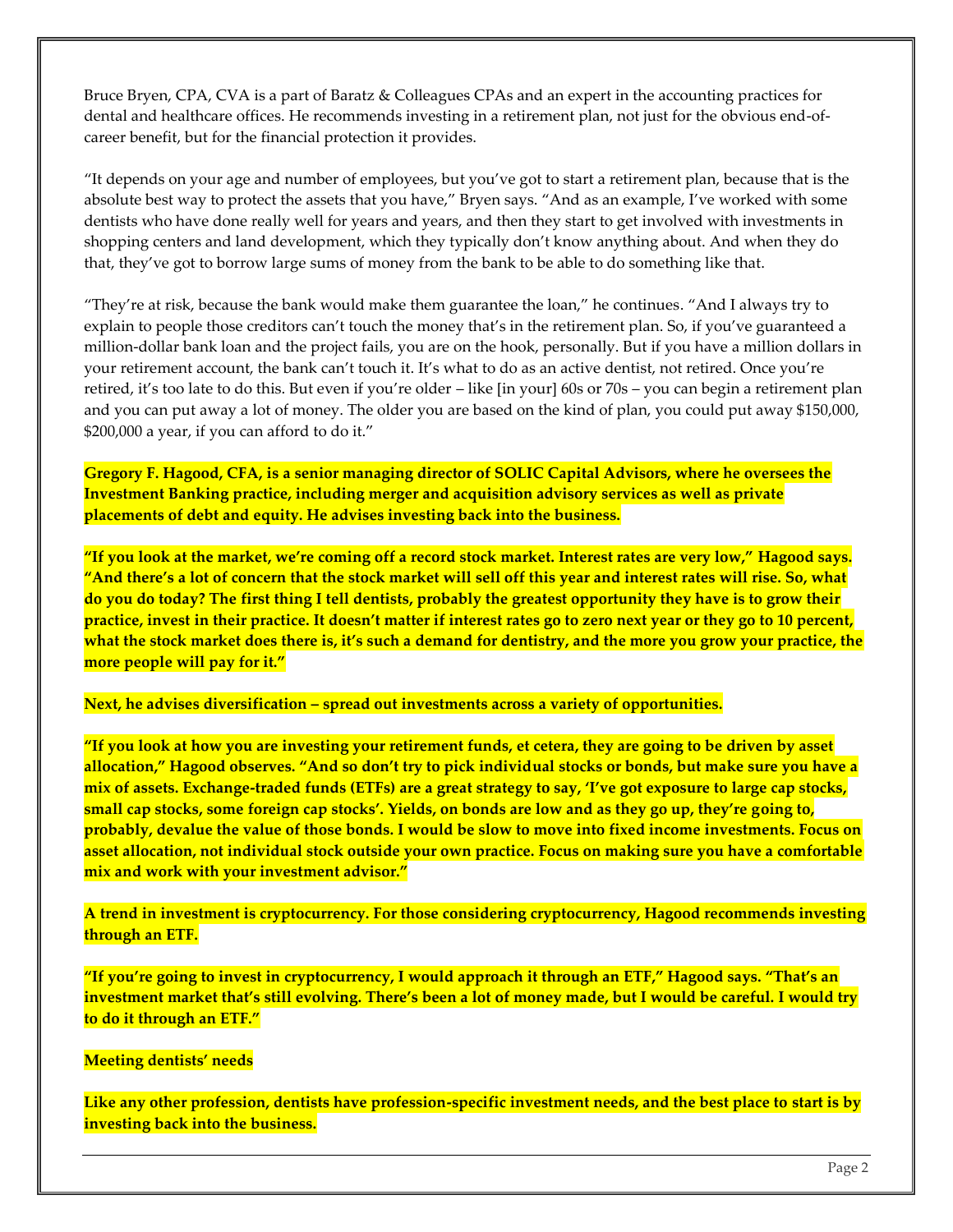**"The greatest investment opportunity I think dentists have is to grow their practice," Hagood advises. "But in general, I don't think they should be investing in telemedicine or any specific companies outside of what you can do to build your own practice, whether that's adding an additional dentist, adding an additional hygienist, adding additional cosmetic services, or so forth. Then, my recommendation on your broader investment strategy would be to use an an asset strategy to make sure you are capturing market upsides and minimizing your market downsides."**

Bryen advises investing in modern, high-tech equipment and consulting with and advisor who specializes in dentistry.

"From the time they start, they typically think they can't afford to do the first investment and maybe the only investment for a while – besides a retirement plan – would be to invest in the practice through state-of-the-art equipment knowledge," he says. "In other words, invest in an advisor. Invest in a dental CPA rather than a regular a CPA, who's more inclined to understand business in general. Invest in a specific CPA who understands dental. And you can find a person like that through a lot of different sources. The main source is probably your colleagues. That advisor is going to pay huge dividends to the practice over long periods of time, because that person is going to advise whether you should buy equipment or lease equipment. When you should do that the seminars you should attend the, the, the type of supply company you should go to to get good terms. A good dental CPA is going to understand when the representative for the supply and equipment company wants you to buy something. Maybe the dental CPA is going to say, 'Well, technology's changing really quickly, so I wouldn't buy that, because in a couple years, it's going to be outdated, so the best thing to do is to go into a lease for that piece of equipment.'"

But, for many dentists, the answer may be a resounding, "It depends".

"It's not a one-size-fits-all answer," Bush says. "Dentists, in general, tend to run a similar track. There are certain things that I think investing in makes a lot of sense. I consider an investment to be anything I can put money into that it will come back to me. You'd want to invest in building the right team around yourself, because I don't think the highly successful dental entrepreneurs out there today learned how to do everything on their own. I think what they did was they leveraged other people's time and talent effectively. That could be a practice management partner, that could have a chief of operation, that could be a marketing arm."

## **Avoiding critical missteps**

While dentists have their own specific needs, they also tend to make common mistakes.

Bryen underscores the need for dentists to consult with advisors who specialize in dentistry.

"I've seen some lenders that came out on a Saturday and a Sunday to an area where they thought there were going to be a lot of dentists that were going to show up and they were offering loans for advisory services or for equipment, and you could borrow \$100,000 on your signature without much of any kind of credit check," he says. "I had a client and I found out on a Monday or a Tuesday that he and his wife had signed up for one of these \$100,000 loans on a Sunday, and I was flabbergasted. Some of these companies send somebody out, they stay with you to try to increase your gross revenue. And they give you a guarantee that if don't, they'll come back – you don't have to pay them, but the first time you have to pay them. But if you don't increase the goal – maybe it's going to increase it by a third or by 50 percent – and if you don't, within a year, then they'll come back again for another year without charge. And they come out, they'll spend a day, a week, maybe the first couple months, and then they'll spend a day a month.